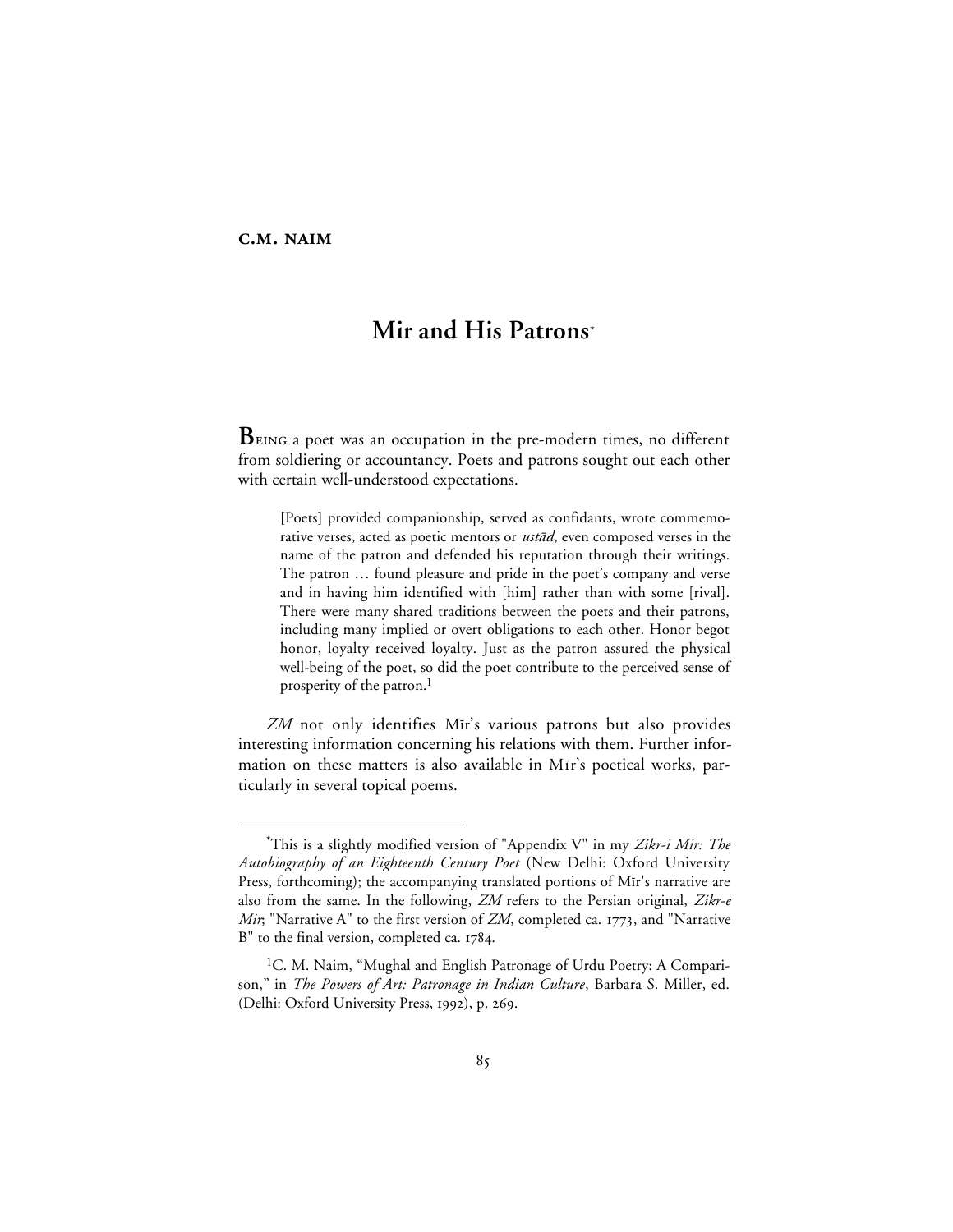According to *ZM*, Mīr's first patron was Ri'āyat Khān, whose father Zāhiru 'd-Daula 'Azīmu 'l-Lāh Khān was the cousin and also the brotherin-law of I'timādu 'd-Daula Qamaru 'd-Dīn Khān, the Vazir of Muhammad Shāh for more than two decades. Mir was close to twenty-six then and had been in Delhi for at least eight years. Besides being the Vazir's nephew, Ri'āyat Khān was also married to the Vazir's daughter. Consequently he must have been a fairly prominent person at the time, and his patronage sought by many, including Mir. Mir's own description of how he found employment with Ri'ayat Khan is too serendipitous to be entirely credible. As he tells it, he left Arzū's house after an argument, and wandered around aimlessly until he sat down for a drink of water at a public place. Here a stranger named 'Alīmu 'l-Lāh recognized Mīr from his "crazy" looks and begged Mir to come with him—'Alīmu 'l-Lāh hoped to find favor with Ri'āyat Khān who, according to 'Alīmu 'l-Lāh, greatly admired Mir's poetry and very much wanted to meet him. Be that as it may, Mīr's meeting with Ri'āyat Khān most likely took place at the beginning of 1748, for the next reported incident is the campaign in early March during which the Vazir was killed.

His first job could not have brought M<sub>I</sub>r much relief. There is a *mukhammas* by Mīr entitled "A Denunciation of Hulās Rā'ē" which most likely belongs to this time. It suggests that Mir's monthly salary was no more than Rs. 22, and even that was withheld for months by a corrupt accountant.2

Before the end of 1748, Mīr had left Ri'āyat Khān and found service with Jāvīd Khān, the new rising star on Delhi's horizon. This employment lasted four years. It is not clear, however, if Mīr actually served Jāvīd Khān or merely kept the company of Asad Yar Khan, the Khan's Paymaster, who had found Mir the job. For in September 1750 Mir accompanied

<sup>&</sup>lt;sup>2</sup>This poem is generally regarded as directed against a notorious official at Lucknow. My reasons to link it to Mīr's first job are as follows. The poem's Hulās Ra'e deals with the salaries of an army, while the Hulas Ra'e of Lucknow was employed in the revenue department of the Navāb. The poem's Hulās engages in fisticuffs with Rohillas and Chelas (Royal Slaves)—they are almost exclusively identified with Delhi. The disputed amount is quite small: one hundred and ten rupees unpaid over several months—that was the sort of salary most poets received in Delhi. Lastly, Mir threatens Hulas by invoking the names of the Emperor, the Vazir, and someone named 'Alī Muḥammad Khān—hardly necessary in Lucknow where only Aṣafu 'd-Daula's name would have sufficed.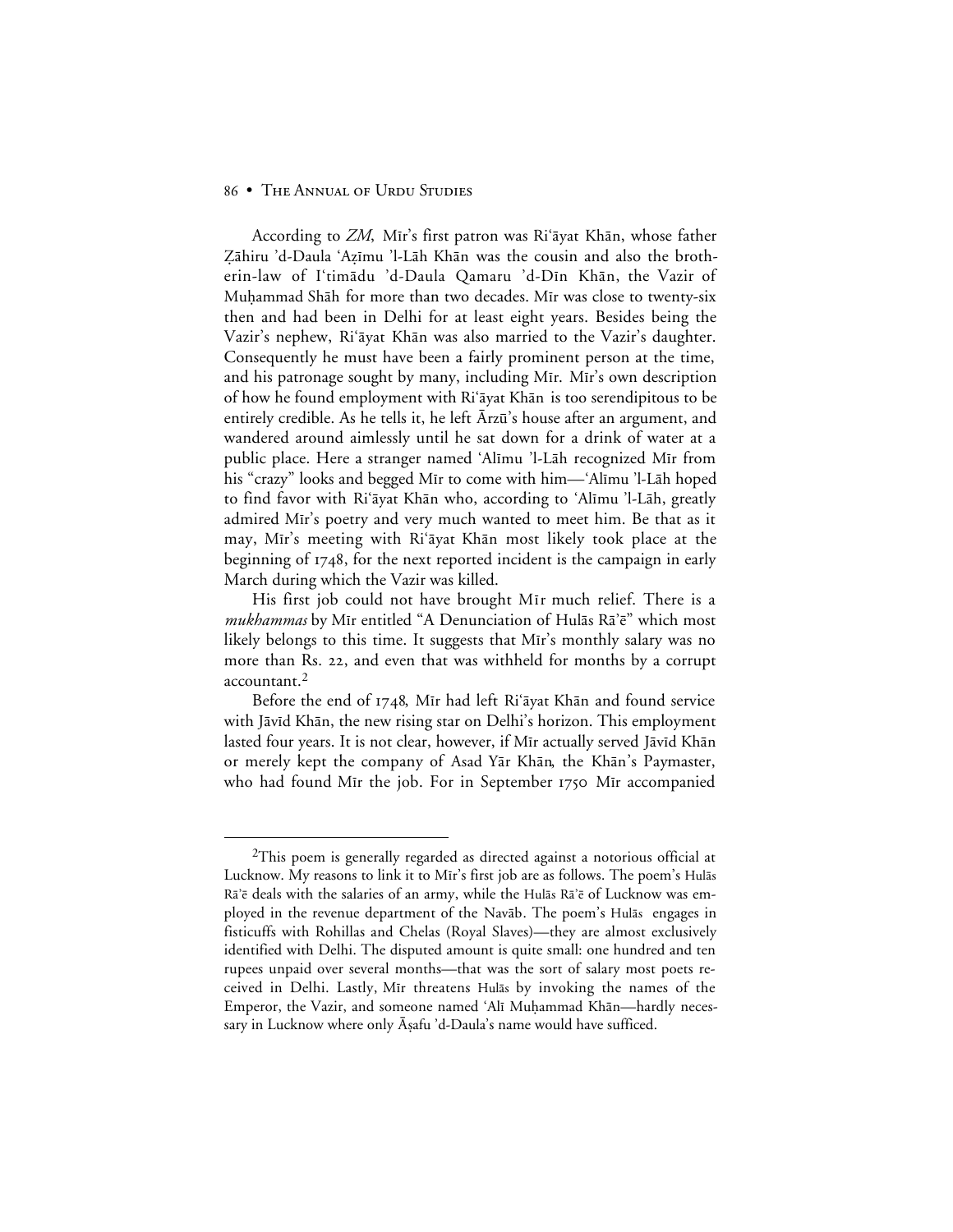Ishāq Khān Najmu 'd-Daula, the Divan of Crownlands and the brotherin-law of Şafdar Jaṅg, Jāvīd Khān's archenemy. Şafdar Jaṅg had Jāvīd Khān assassinated in August 1752. Mir then took employment with Mah $\bar{a}$ Narāin, the Dīvān of Şafdar Jang. This employment lasted only some months. In March 1753, Safdar Jang was forced to leave Delhi, and after the ensuing civil war he was on his way to Avadh by November. His staff, of course, accompanied him.

Mir must not have remained unemployed, for he describes himself being in the camp of Emperor Ahmad Shāh during a disastrous campaign in April–May 1754, though he does not mention who he was with. Presumably he was already in the service of Rājā Jugal Kishōr. As Mīr tells us, Jugal Kishōr came to his house and took him home, where he asked Mīr to become his *ustad* and correct his verses. Mir agreed, but found the verses irredeemably bad. Jugal Kishōr is mentioned in other tażkiras not for his poetry but for the extravagant wedding he had organized for his son much earlier. Mir must have joined his service in 1752, or perhaps a bit earlier, but by 1753 Jugal Kishōr had fallen on bad days—the new wielders of power at Delhi, 'Imādu 'l-Mulk and Intizāmu 'd-Daula, had the Emperor confiscate his house and property in 1753 for having sided with their rival and former Vazir, Şafdar Jang—and, according to Mīr, he couldn't meet Mīr's needs. Mīr's statement sounds too drastic. Jugal Kishōr's properties were later restored to him in  $1754$ , and his sources of income in Murshidabad were apparently never affected. In any case, according to Mīr, Jugal Kishōr introduced Mīr to Rājā Nagar Mal, the newly promoted Vice-Premier and another confidant of 'Imādu 'l-Mulk. This must have occurred not too long after Nagar Mal's major promotions in late 1757. Not much later Jugal Kishōr was "accidentally" trampled to death by his own elephant, in a conspiracy that may have also involved 'Imād.<sup>3</sup> Mīr, however, says nothing more about him.

Jugal Kishōr's introduction apparently didn't quite work, for Mīr had to gain access to Rājā Nagar Mal's eldest son, Rā'ē Bahādur Singh. Mīr tells us that his first salary came from the son; only a year later did he receive some money from the Rājā which also included arrears. With Nagar Mal and his son, Mµr finally found the kind of employment he had long sought. Mīr's main job may have been as a companion or *muṣāḥib*; he claims that he was also used for diplomatic errands; while the note,

<sup>&</sup>lt;sup>3</sup>Prēm Kishōr Firāqī, Vaqā"-e 'Ālam Shāhī, Imtiyāz 'Alī Khān 'Arshī, ed. (Rampur: The State Library,  $1949$ ), p. 13.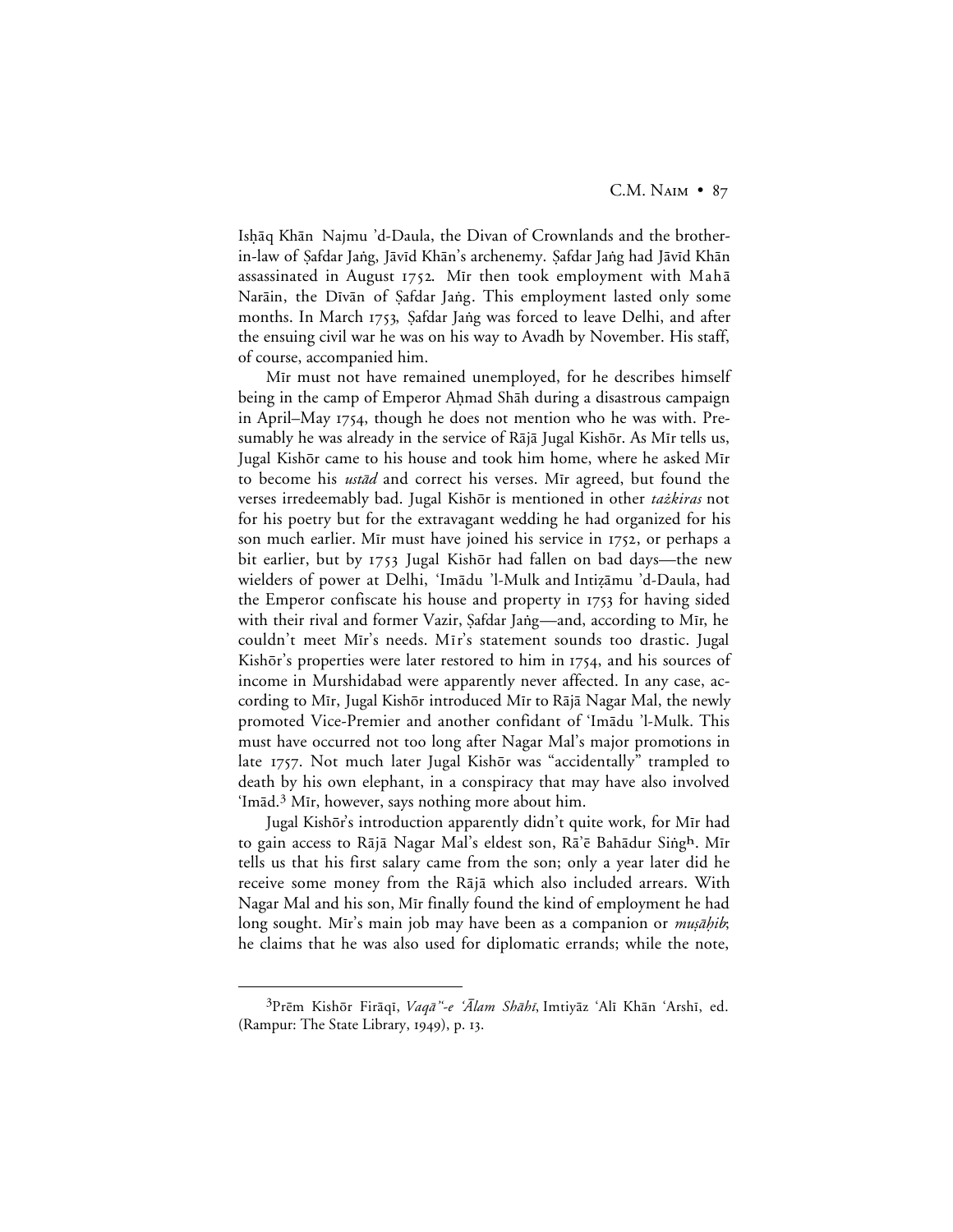arguably forged by Mir himself, in the Rampur copy of Arzū's tażkira, Majma' al-Nafā'is, suggests that Mir's formal appointment might have been as the person in charge of the Rājā's library. Mīr did not write any *qaṣīda* addressed to Nagar Mal. This lacuna perhaps best indicates the nature of their relationship, which apparently had its basis in companionship rather than sycophancy. Mir, however, did write a poem for the marriage of Bishan Singh, the Rājā's second son, whom he also mentions in  $ZM$  with much affection. Mir stayed in the Raja's service from late 1757 until August or September  $1771$ , at which time he says he broke his ties with him because the Rājā did not accept a diplomatic deal that Mīr had worked out on his behalf. By then, in fact, the Raja's fortunes had declined—he had befriended some of the mortal enemies of the new Emperor, Shāh 'Alam, who also believed that Nagar Mal had misappropriated moneys from the Crownlands under his control. Mir, however, remained in the service of Rā'ē Bahādur Singh, the Rājā's son, for another eight or nine months, until the latter's estate was confiscated too. Some months later, in June 1773, Mir brought *ZM* to its first "completion" ("Narrative A"). Rājā Nagar Mal passed away in 1774, but Mīr did not think of mentioning his death when he made additions to *ZM* later.

There followed a stretch of at least eight years when Mir couldn't find regular or sufficient employment with any one person, and was forced to live on the generosity of many. What hardships M<sub>I</sub> had to suffer particularly at the beginning of those years are described in detail in four satirical mukhammas and one masnavi.<sup>4</sup> They describe a royal camp and an imperial capital that were devoid of security and any prospect of livelihood, a pauper Emperor whose scarlet tent was surrounded by the tents of prostitutes, a nobility of which the good men had no money while those who had plenty were given entirely to intrigues and dissoluteness, a soldiery that had not been paid for years and was resorting to plunder in order to survive, and blatantly corrupt accountants and other officials who denied the men in the ranks and other ordinary folks even their rightful due.

The list of his benefactors in those trying years that Mir gives in ZM includes the new Emperor. Mir claims that Shah 'Alam sent for him but he refused to go, and that the former, nevertheless, frequently helped him out. In Mir's Urdu collection, however, there is a *qașida* seventy-seven

<sup>&</sup>lt;sup>4</sup>The four *mukhammas* are: (1) *Jis kisū kō khudā karē gumrāh*, (2) Mushkil apnī hu'i jō būd-o-bāsh, (3) Dastkhaṭī fard kā sunō aḥvāl, and (4) Qābil hai mērī sair kē atvār-e rōzgār. The *masnavī* begins: Ai j<sup>h</sup>ūț āj shahr mēn tērā hī daur hai.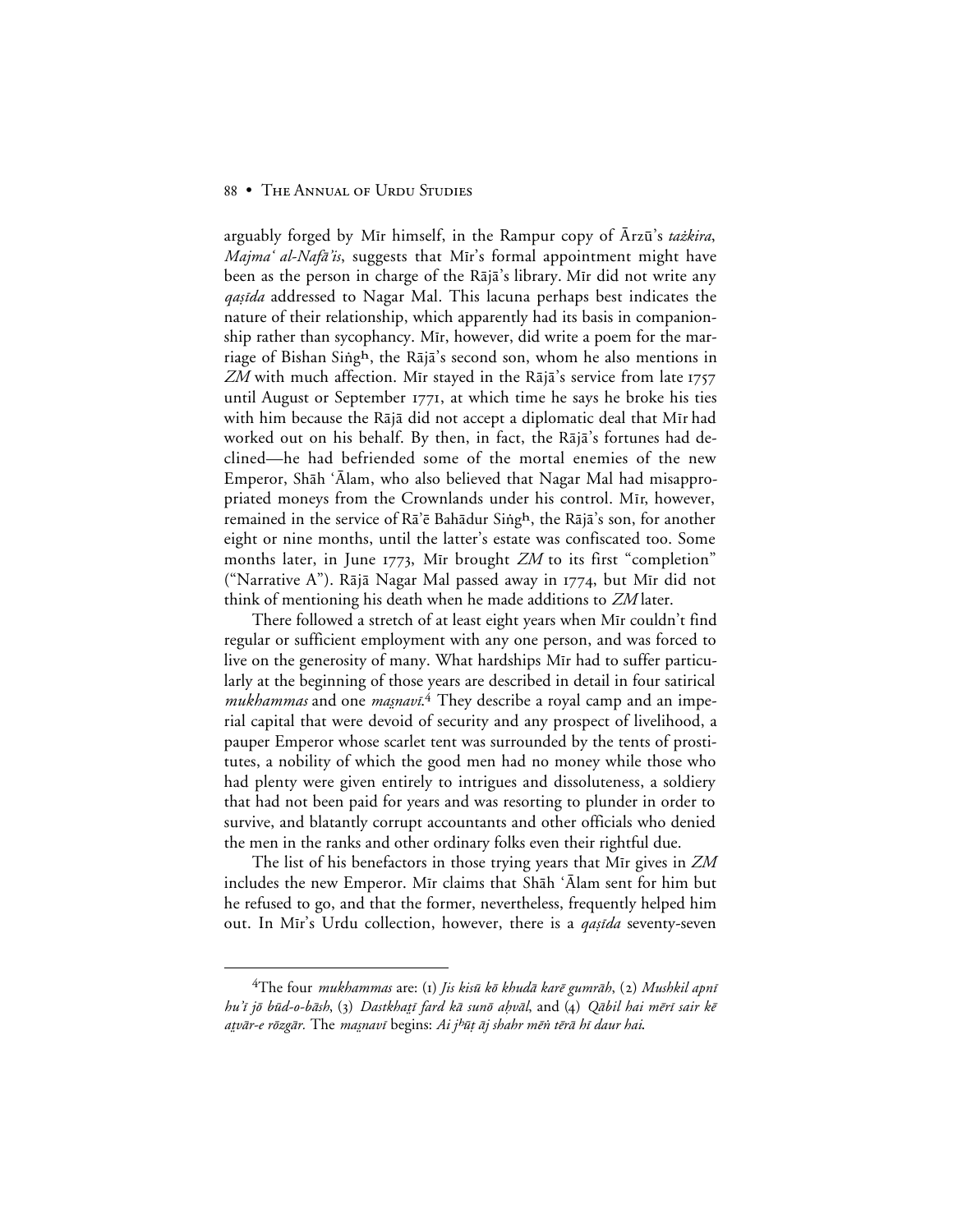verses long in praise of Shāh 'Alam—it suggests that Mīr did have at least one audience with him. Shāh 'Ālam was fond of Urdu poets and poetry, as had been his father, 'Alamgir II. He himself wrote poetry in Urdu, Persian, and Hindi, and also wrote a romance in Urdu prose. He was fond of music too. But he had neither much money to spend, nor was he apparently generous by nature. Quite possibly Mīr's past ties with Nagar Mal did not help his cause either. Suffice it to say that Mir failed to obtain necessary support in any regular form from either Shāh 'Ālam or the nobility during his remaining years in Delhi.

This period of indigence and suffering ended at the beginning of when Mīr moved to Lucknow, where Navāb Āsafu 'd-Daula received him with great warmth. The Navāb fixed an annual salary for Mīr—two hundred rupees per month, according to one report, but three hundred according to another.<sup>5</sup> The first amount seems more likely. Saudā—Mīr's senior peer, who had preceded him to Avadh and whose death in June 1781 had finally given Mīr the opportunity to come to Lucknow-had an annual service grant in  $1780$  that was worth Rs. 2,370.<sup>6</sup> By all accounts, Mir continued to receive his salary during Asaf's life even when his relations with the Navāb cooled off after some years.

Āṣafu 'd-Daula died in September 1797. The new Navāb, the more cost-conscious Sa'ādat 'Alī Khān, canceled Mīr's salary. Mirzā 'Alī Lutf who had known Mir in Lucknow wrote in 1801 in Calcutta that Mir was then living a life of extreme indigence and neglect, whereas under Aṣafu 'd-Daula he had received three hundred rupees per month even though his relations with [ $\bar{A}$ saf] had deteriorated.<sup>7</sup> Lutt also tells us that the English, the newest patrons of learning on the scene, had also ignored

 <sup>5</sup>It may be useful here to have some sense of prices and salaries. A foot soldier earned ten to twelve rupees per month, while a laborer earned only two rupees. A woman servant was paid less than one rupee for the month's work. While a single silver rupee in 1764, "a year of scarcity," could buy 43 kilograms of wheat, the same quantity of moong dhal, 2.5 kilograms of ghee, or 8.5 kilograms of mustard oil. See Ashirbadi Lal Srivastava, *Shuja-ud-Daulah*, vol. II, (Lahore: The Minerva Book Shop, 1945), pp. 378–380.

<sup>6</sup>Richard B. Barnett, *North India Between Empires: Awadh, the Mughals, and the British 1720-1801* (Berkeley: University of California Press, 1980), p. 181, Table 6.

<sup>&</sup>lt;sup>7</sup>Mirzā ʿAlī Lutf, *Gulshan-e Hind* (rpt; Lucknow: Uttar Pradesh Urdu Academy, 1986), pp. 152–3. Lutt claims that Saudā used to get five hundred rupees per month. Thus, even according to him, Mīr's salary was less than Saudā's.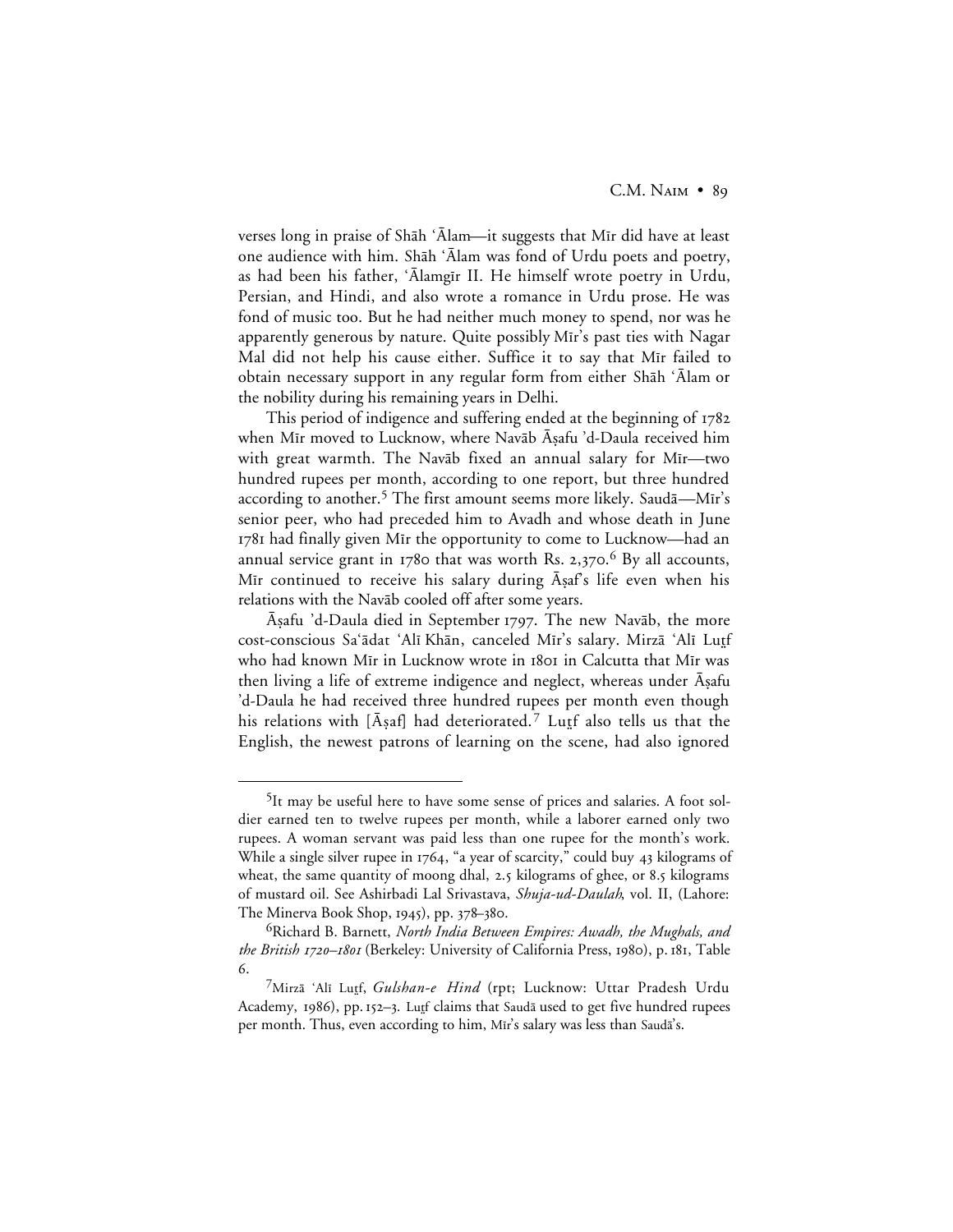Mir—they interviewed Mir for a job at the College of Fort William at Calcutta but decided he was too old. The wits of Lucknow then concluded that the "Sahibs" at Calcutta needed a porter, not a poet.<sup>8</sup> By then a generational change had also taken place. New poets, most of them originally from Delhi, had taken center stage, gaining favor with the two most important patrons of poetry in Lucknow: Sa'ādat 'Alī Khān, the reigning Navāb, and Mirzā Sulaimān Shikōh, Shāh 'Alam's son who had escaped Ghulām Qādir's terror by fleeing to Lucknow.

Only one—Rājā Jugal Kishōr—of the above noted several patrons of Mir seems to have sought his services as an *ustād*; the others desired only the pleasures of his company and his poetry. They also patronized him because he was a great poet, and his presence added luster to their names. One of them—Rājā Nagar Mal—apparently also entrusted him with tasks of diplomacy. Mir was a professional poet. He not only expected patronage—he decried the times when patronage didn't come forth—he didn't hesitate to seek it out. And as the fortunes of his patrons changed, he too changed his loyalties. But Mir clearly had some terms of his own which he insisted on in these relationships. He felt insulted when Ri'ayat Khān asked him to teach a few of his verses to a singer, and left his service. He broke his ties with Rājā Nagar Mal, because the Rājā, having entrusted Mir with a mission, failed to follow his advice. There are several stories of uncertain authenticity which put Mīr's ties with Aşafu 'd-Daula in a similar light. Once, for example, when the two were in the Navāb's library Aṣaf asked Mīr to pass him a book which lay on the floor closer to M<sub>I</sub> Instead of picking up the book, M<sub>I</sub> turned to an attendant and said, "Listen to what your master is saying." The Navāb picked up the book himself, but he was not too pleased.<sup>9</sup>

In Mir's Kulliyat, there are quite a few panegyrical poems, mostly of a religious nature; only three, however, are not only in the formal *qașida* 

 $8\bar{A}z\bar{a}d$ , writing a few decades later, reports that whenever an English dignitary visited Lucknow M<sub>I</sub> would be invited to meet him. But he always refused, saying, "Those who meet me do so out of their regard for either my family or my poetry. The §āḥib cares nothing for the family, and he doesn't understand my poetry. He would give me some reward, but I would only gain ignominy." See Muḥammad Ḥusain Āzād, *Āb-e Ḥayāt* (Lahore: Āzād Book Depot, 1917), p. 221.

<sup>&</sup>lt;sup>9</sup>Sa'ādat Khān Nāṣir, *Tażkira-e Khush Ma'rika-e Zībā*, Shamīm Anhōnvī, ed. (Lucknow: Nasim Book Depot, 1971), p. 101. Nāṣir was writing some thirty-five years after Mīr's death and some fifty years after Āṣaf's.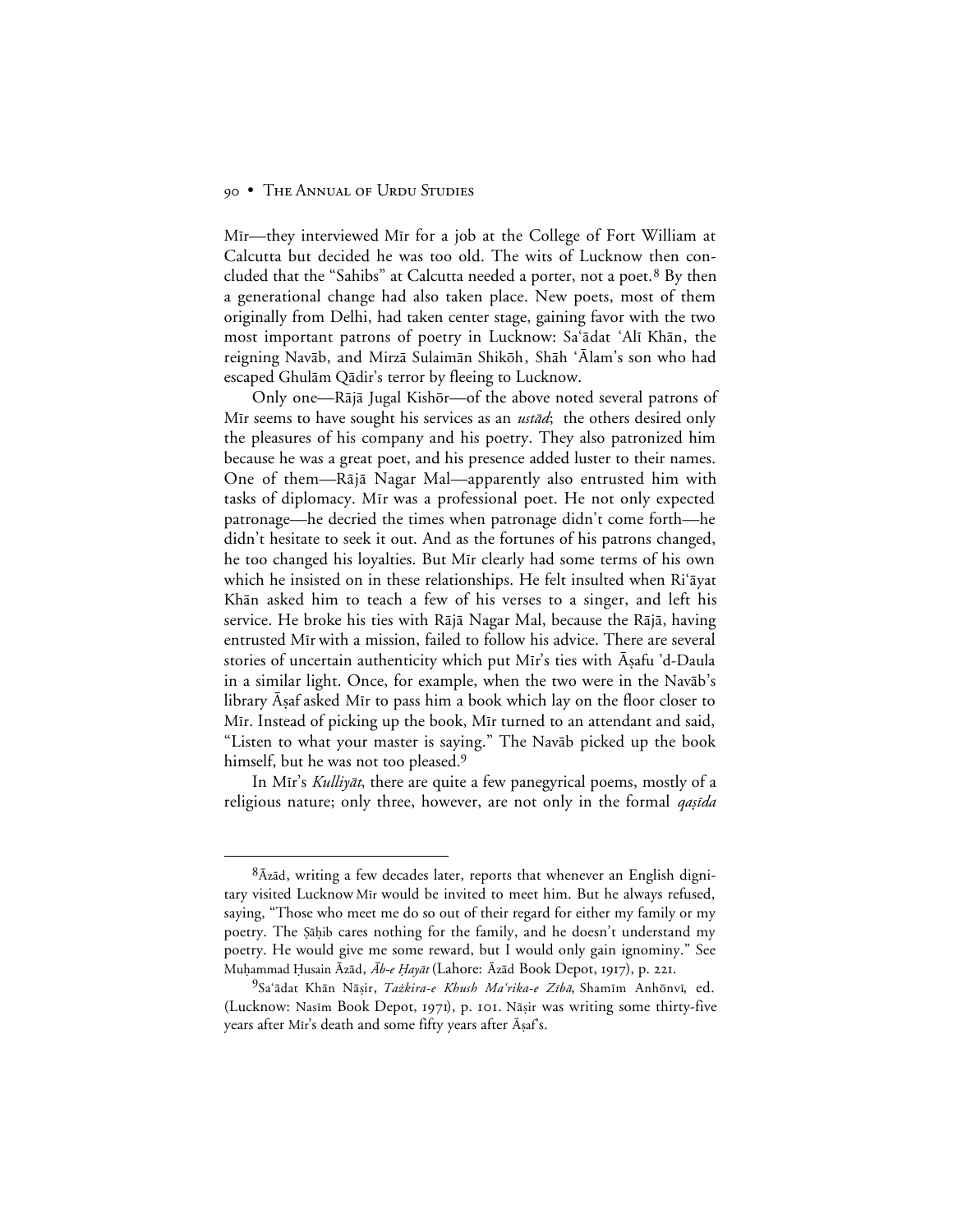form but also addressed to a temporal figure of authority. Of the latter, one *qaṣīda* is clearly in praise of Emperor Shāh 'Ālam, while another equally explicitly mentions Āṣafu 'd-Daula. The third *qaṣīda*—[Huvā kiyē *hai zibas shikva-e falak taḥrīr*]<sup>10</sup>—has a curious history. Within the text it is addressed to "the Vazir" but does not mention any name or another title. It is included in a manuscript which was copied while Mir had not left Delhi. There it has the title: "In praise of the Vazir of the Realm" [dar madh-e vazīru 'l-mamālik]. Modern scholarship identifies the Vazir as 'Imādu 'l-Mulk. In some later manuscripts, however, the same *qaṣīda* is entitled "In praise of Āṣafu 'd-Daula."

'Im≥du 'l-Mulk, perhaps the most ruthlessly ambitious person of his time, had himself made the Vazir in  $1754$  when he was only eighteen. His deeds are mentioned in ZM with an air of condemnation. Mir doesn't mention meeting 'Imād during the early years of 'Imād's meteoric rise to absolute power; in fact he says that he took to seclusion at the time. He seems to have met 'Imād only much later in Dig, by which time 'Imād had himself sought protection with the Jats. It is possible that Mir wrote this qașīda at that time, for that is when he also mentions 'Imād with many words of praise. Most curiously Mīr's *qaṣīda* is in the exact same meter and rhyme scheme as the first of Sauda's two *qaṣīdas* in praise of 'Imād—[Kahē hai kātib-e daurān sē munshī-e taqdīr].<sup>11</sup> This couldn't have been by sheer coincidence. Saudā had gained employment with 'Imād early—besides the two *qaṣīdas* there is an explicit reference to that effect in an unidentified tażkira from that time<sup>12</sup>—but he later parted company with him and went eastward. Had Mīr earlier lost out to Saudā in some subtle competition to gain 'Imād's patronage? Was this *qaṣīda* meant to show 'Imād at a later date that he [Mīr] was as good as Saudā? Even better? In any case, there is nothing in it that could have stopped Mir

<sup>&</sup>lt;sup>10</sup>The so-called *Qaşīda-e Rā'iya* is included in the manuscript *Dīvān-e Mīr* (dated 1192 A.H.) in the library of Idāra-e Adabiyāt-e Urdū, Hyderabad. See Kalbe 'Alī Khān Fā'iq, ed. Kulliyāt-e Mīr, vol. V (Lahore: Majlis-e Taraqqī-e Adab, 1982), p. 239; and Akbar Ḥaidarī, ed., *Dīvān-e Mīr, Nuskha-e Maḥmūdābād* (Srinagar: Jammu & Kashmir Academy of Art, Culture and Languages, 1973), p. 79.

<sup>&</sup>lt;sup>11</sup>Mirzā Muḥammad Rafī' Saudā, Kulliyāt-e Saudā, vol. II, Muḥammad Shamsu 'd-Dīn Șiddīqī, ed.(Lahore: Majlis-e Taraqqī-e Adab, 1976), p. 204.

<sup>&</sup>lt;sup>12</sup>Quoted in Nişār Aḥmad Fārūqī, *Talāsh-e Mīr* (New Delhi: Maktaba Jāmiʿa, 1974), p. 221. The original source is a manuscript at the Aligarh Muslim University Library.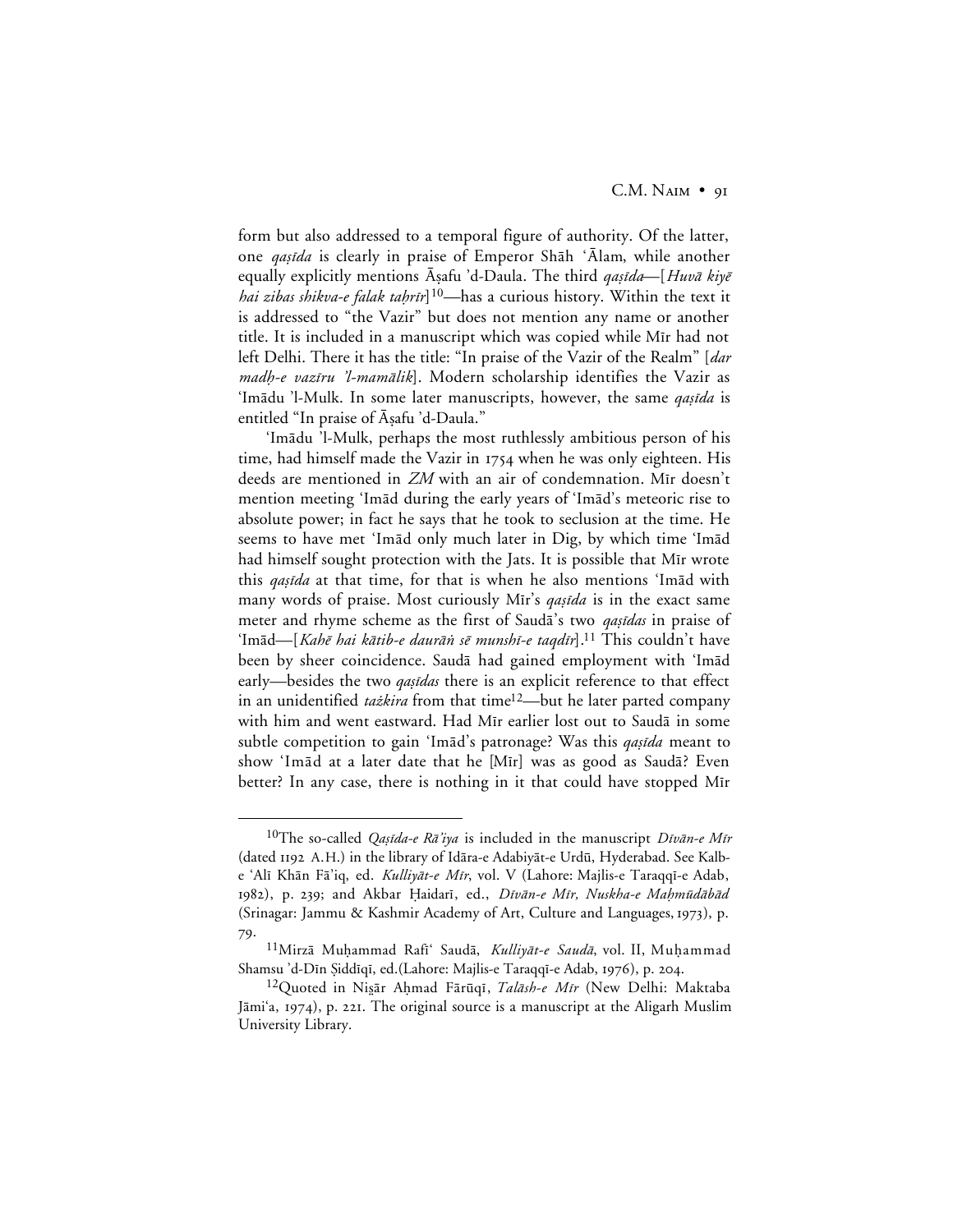from presenting it later to Aṣafu 'd-Daula who, after all, was Shāh 'Alam's nominal Vazir. Such "recycling" of panegyrics was common enough among poets. Mir himself did so in another instance which will be discussed later.

The *qaṣīda* explicitly addressed to Āṣafu 'd-Daula—[Rāt kō muṭlaq na  $t^{h}$  yān jī kā tāb]—is quite modest in scale. It also contains a few lines that could be interpreted as suggesting that the poem was written in Delhi, then sent to Lucknow to be presented as a petition to the Navab. Its third couplet reads:

> Har zamān t<sup>h</sup>ī sāt<sup>h</sup> apnē guftogū Kyā karūn shahr aur main dōnōn kharāb All night long I kept talking to myself; What could I do, the city and I both were desolate.

For Mīr, "the city" meant Delhi. It is hard to imagine that in the above Mir was simply being conventional or that he wrote the line in Lucknow. This conclusion is strengthened a few lines later when an angel tells Mīr that generosity still lived in the form of Āṣafu 'd-Daula, whose "threshold is higher than the heavens," and that "Mir would puff up with pride on his good fortune *if* he gained admittance to the Navab's presence." (Emphasis added.)

> Āsmāṅ zīna hai jis kā āstāṅ Naz kar tāli' pe jō hō bāryāb

If our first assumption is correct that M<sub>I</sub>r sent the *qasida* ending in *be* as a petition from Delhi, then it must have been the other *qaṣīda*, originally written for 'Imādu 'l-Mulk, that Mīr personally presented on his first formal audience with the Navab. The latter is certainly grander in conception and scale, and would have met the demands of the occasion perfectly.

Asafu 'd-Daula was Mir's first truly powerful and enormously rich patron, and Mir must have tried hard to keep him pleased. That is evident just from the number and variety of other poems which Mir wrote for him: a qit'a or short poem on the occasion of  $\bar{A}$ saf's recovery from an illness; another  $qit\acute{a}$  in praise of  $\bar{A}$ saf's horse; three substantive masnavīs entitled *Shikār-nāma*, describing with great skill and enthusiasm the Navāb's hunting tours; a *masnavī* describing the Navāb's annual cele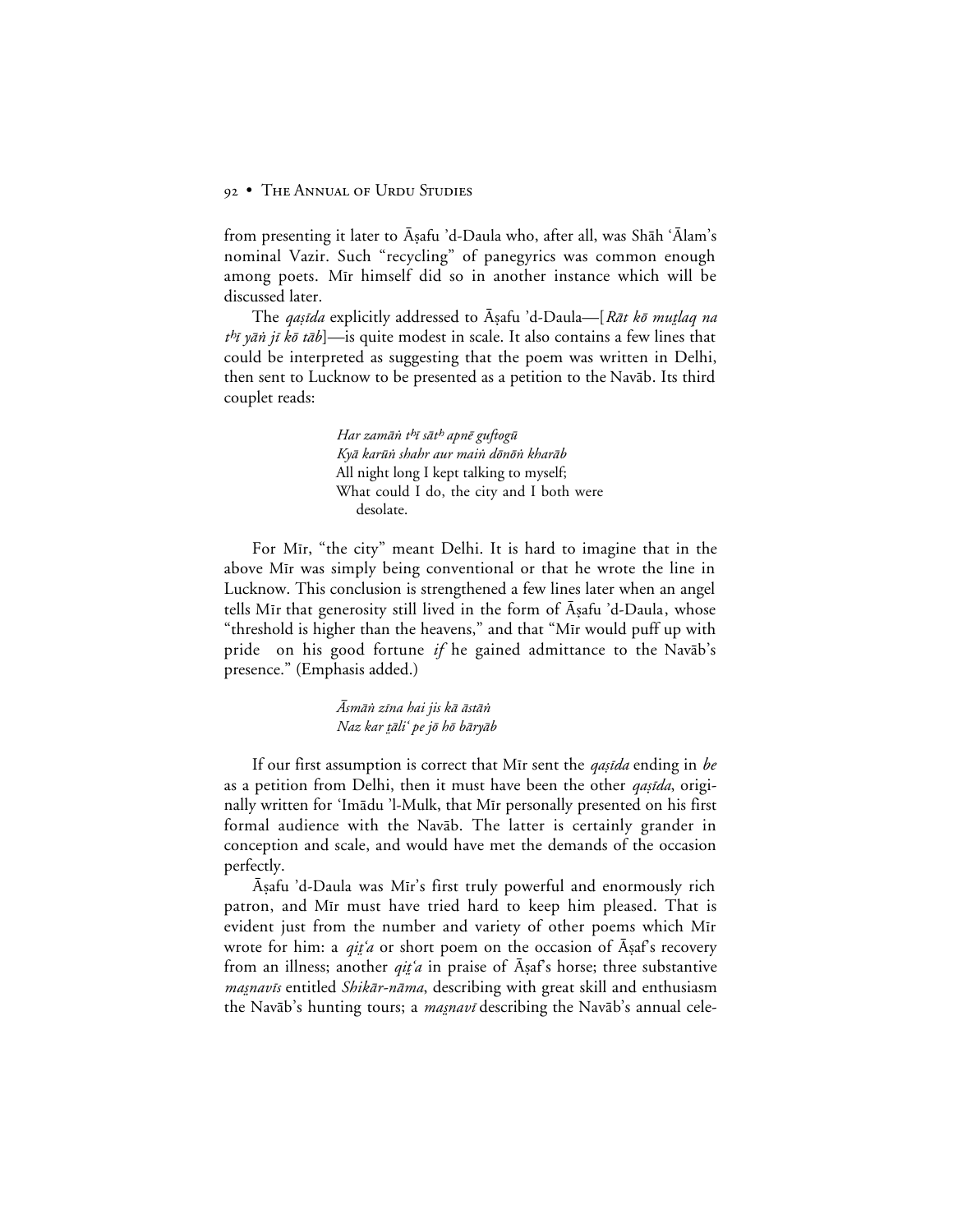bration of Holi; a *masnavi* dated 1209 A.H. on the Navāb's military campaign against the chief of Rampur; and two *masnavis* concerning two marriages—one, allegedly, Asaf's, the other his "son" Vazīr 'Alī's.

Asafu 'd-Daula's principal marriage took place in Faizabad during his father's time, long before Mīr reached Lucknow. Āṣaf's subsequent numerous marriages were of no consequence. Since he couldn't have a son of his own, he was in the habit of acquiring various women in their early pregnancy, whose children were then brought up as the Navab's own. His favorite was Vazīr 'Alī, the son of a *farrāsh* or a "carpet-spreader" in Āṣaf's service who, according to Abū Ţālib, "had for a money consideration made over his pregnant wife to the [Navāb]."<sup>13</sup> Vazīr 'Alī's marriage in 1208 A.H. (Aug. 1793-July 1794) is described in all accounts as the grandest such event in the history of Lucknow. Abū Ţālib estimates that it had cost more than two million rupees. Mir was present on the occasion, and fulfilled his duty as a poet. But how do we account for the other poem, entitled "On the Marriage of Aşafu 'd-Daula"?

Since the two *masnavis* are in the same meter, one possibility is that they actually formed one very long poem, and that some confusion by copyists, or by Mir himself, resulted in their being designated as separate poems. This is the explanation offered by Kalb-e 'Alī Khān Fā'iq, the editor of the best edition of Mīr's *masnavis*. He also suggests a critical change in the second line of that poem which would make it mean "Asafu 'd-Daula has arranged a marriage," rather than the actual: "Āṣafu 'd-Daula is getting married."14

There is however another possibility which requires no alteration to the poem and makes equal sense. The most curious feature of the *masnavi* allegedly describing Aṣaf's marriage is that it shares a great many verses with the *maşnavī* written for the marriage of Bishan Singh, Rājā Nagar Mal's second son. No such shared verse is found in the other poem. Given Mir's other attempts to antedate his devotion to the rulers of Avadh, it is quite possible that he put together this poem, recycling much of an earlier similar poem, either for the above reason or perhaps for pre-

 <sup>13</sup>Abu Talib, *History of Asafu'd Daulah*, W. Hoey, tr. (rpt; Lucknow: Pustak Kendra, 1971), p.87.

<sup>&</sup>lt;sup>14</sup>Kalb-e 'Alī Khān Fā'iq, ed. *Kulliyāt-e Mīr*, vol. VI (Lahore: Majlis-e Taraqqī-e Adab, 1984), p. 261. The existing line reads: *Āṣafu 'd-Daula kā račā hai byāh*. Fa'iq says it should be: *Āṣafu 'd-Daula nē račāyā byāh*. The latter, in fact, could still mean, "Āṣaf got married."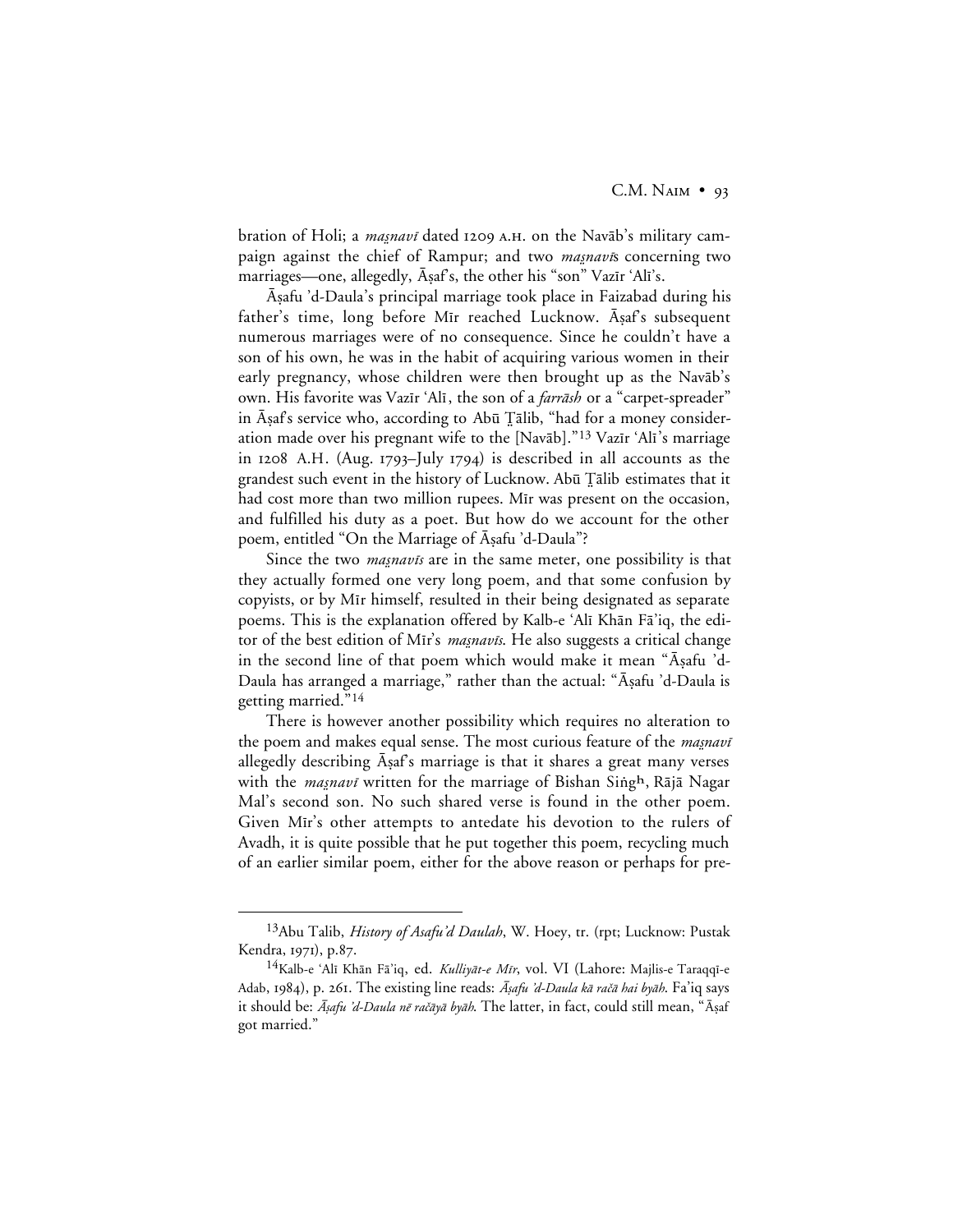sentation on the occasion of one of Asaf's numerous other "marriages."

Mīr mentions two *shikār-nāma* poems in *ZM*. The third, which describes a hunt in the region of Bahraich and beyond, must have been written a few years after the first two. It is by far the most ambitious of the lot, and contains several very fine *ghazals* in addition to colorful descriptions of the journey and the hunt. Here Mir appears older and weaker; he is forced to travel in a palanquin rather than on horseback, which draws people's derision—they mock him, saying "Here comes a Firangi!" As was customary, the poem concludes with a prayer for the Navāb's long life and prosperity; then, intriguingly, come two verses—as if they were a postscript added on the way back from the Navab's court after a disappointing audience—which suggest that the poem didn't receive its due from Āṣafu 'd-Daula:

> Javāhir tō kyā kyā dik<sup>h</sup>āyā gayā Kharīdār lekin na pāyā gayā Matā'-e hunar p<sup>h</sup>ēr kar lē čalō Bahot lak<sup>h</sup>na'u mēn rahē g<sup>h</sup>ar čalō What fine jewels you displayed, But no customer stepped forward. Pick up your bounty of talent, Enough of Lucknow, now return.

It probably did happen that way. Asaf's erratic behavior is well recorded. When after years of hard work Mir Hasan presented his masterpiece, Sahru 'l-Bayān, to Aşafu 'd-Daula, the Navāb rewarded him with a fine shawl from his own personal collection—but nothing more. However, as Mīr's poem on Aşaf's expedition of 1794 against Rampur indicates, Mir continued to present poems to the Navab till close to the latter's death in 1797—in other words he remained gainfully employed until Sa'ādat Khān became the ruler of Avadh, when his stipend stopped. Mir's *ghazals* from that time contain many verses expressing his disgust with Lucknow and his anger at its people. It is not known how exactly he eked out a living during the final thirteen years of his life. There is one tradition which claims that Sayyid Insha' Allāh Khān Inshā', a younger poet who for a number of years was highly esteemed by Sa'ādat 'Alī Khān, interceded on Mir's behalf and had the stipend renewed. The story deserves to be repeated as a perfect example of the posterity's view of Mir.

By the time Navāb Aşafu 'd-Daula passed away and Sa'ādat 'Alī Khān took his place, Mir had already stopped going to the court. No one at the